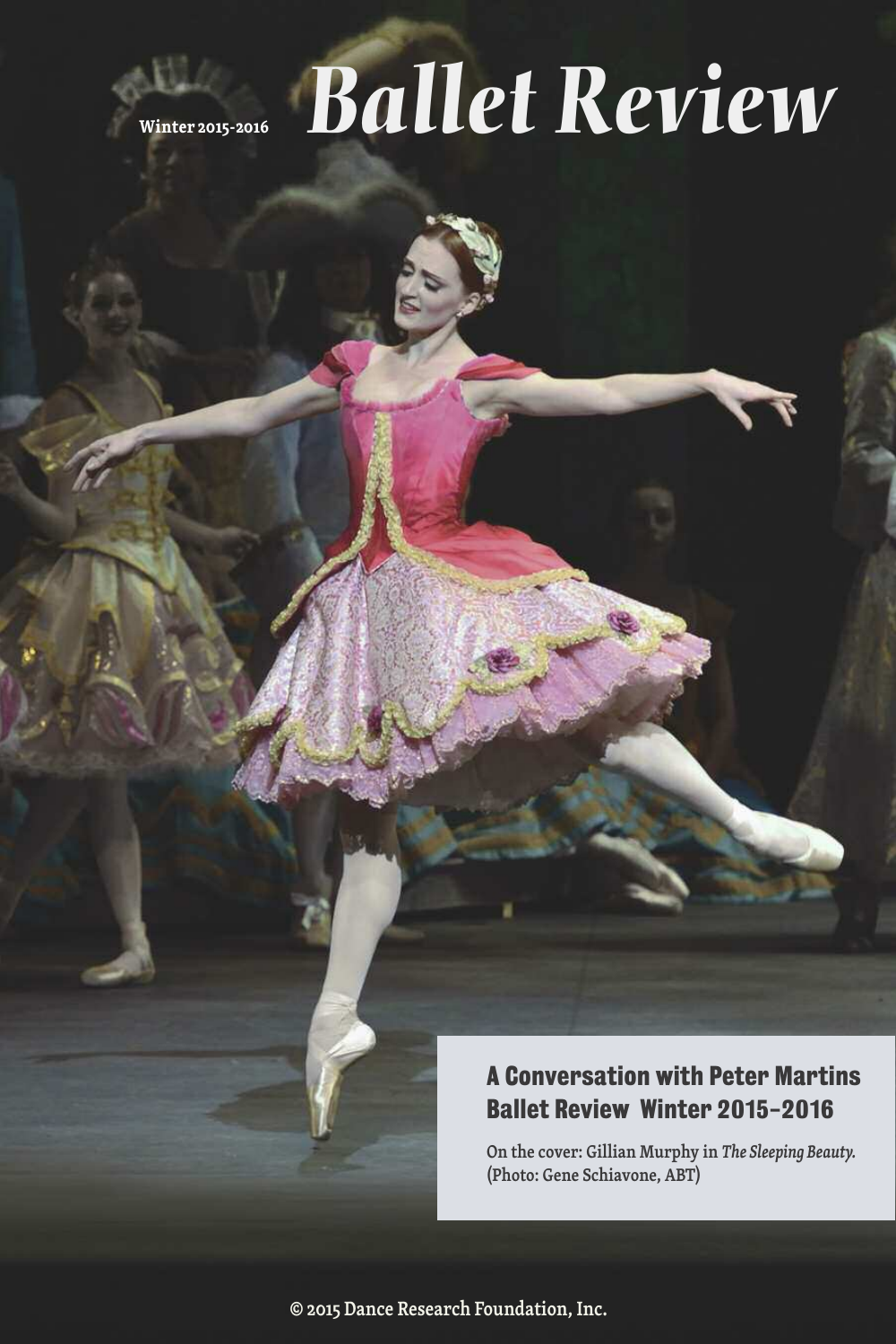

#### **Ballet Review 43.4 Winter [2015-2016](http://www.balletreview.com)**

**Editor and Designer: Marvin Hoshino**

**Managing Editor: Roberta Hellman**

**Senior Editor: Don Daniels**

**Associate Editor: Joel Lobenthal**

**Associate Editor: Larry Kaplan**

**Webmaster: David S. Weiss**

**Copy Editors: Barbara Palfy\* Naomi Mindlin**

**Photographers: Tom Brazil Costas**

**Associates: Peter Anastos Robert Greskovic George Jackson Elizabeth Kendall Paul Parish Nancy Reynolds James** Sutton **David Vaughan Edward Willinger Sarah C. Woodcock**







**Cover photograph by Gene Schiavone, ABT: Gillian Murphy as Aurora.**

- **4 Washington, D. C. – Daniel Jacobson**
- **8 London – Joseph Houseal**
- **11 New York – Karen Greenspan**
- **12 Washington, D. C. – George Jackson**
- **13 Chicago – Joseph Houseal**
- **14 Winnipeg – Gary Smith**
- **16 Boston – Jeffrey Gantz**
- **19 Augsburg – Gary Smith**
- **21 Washington, D. C. – Lisa Traiger**
- **23 New York – Susanna Sloat**
- **24 Chicago – Joseph Houseal**
- **25 New York – Elizabeth Kendall**
- **29 Saratoga Springs – Jay Rogoff**
- **31 New York – Karen Greenspan**
- **33 Saratoga Springs – Jay Rogoff**
- **35 Tokyo – Karen Greenspan**

#### **Jay Rogoff**

**38 A Conversation with Peter Martins**

**Don Daniels**

**46 Pure Bastard**

**Eva Shan Chou**

**56 China Is Near**

**Susanna Sloat**

**60 Paul Taylor's American Modern Dance**

> **Joanna Dee Das and Victoria Phillips**

**70 ABT at the Library of Congress**

**Rachel Howard**

**74 A Conversation with Sofiane Sylve**

**Alastair Macaulay**

- **82 Further Annals of** *The Sleeping Beauty***: A Questionnaire**
- **110 U.S.-Danish Dance – Nancy Reynolds**
- **111 Music on Disc – George Dorris**
- **116 Check It Out**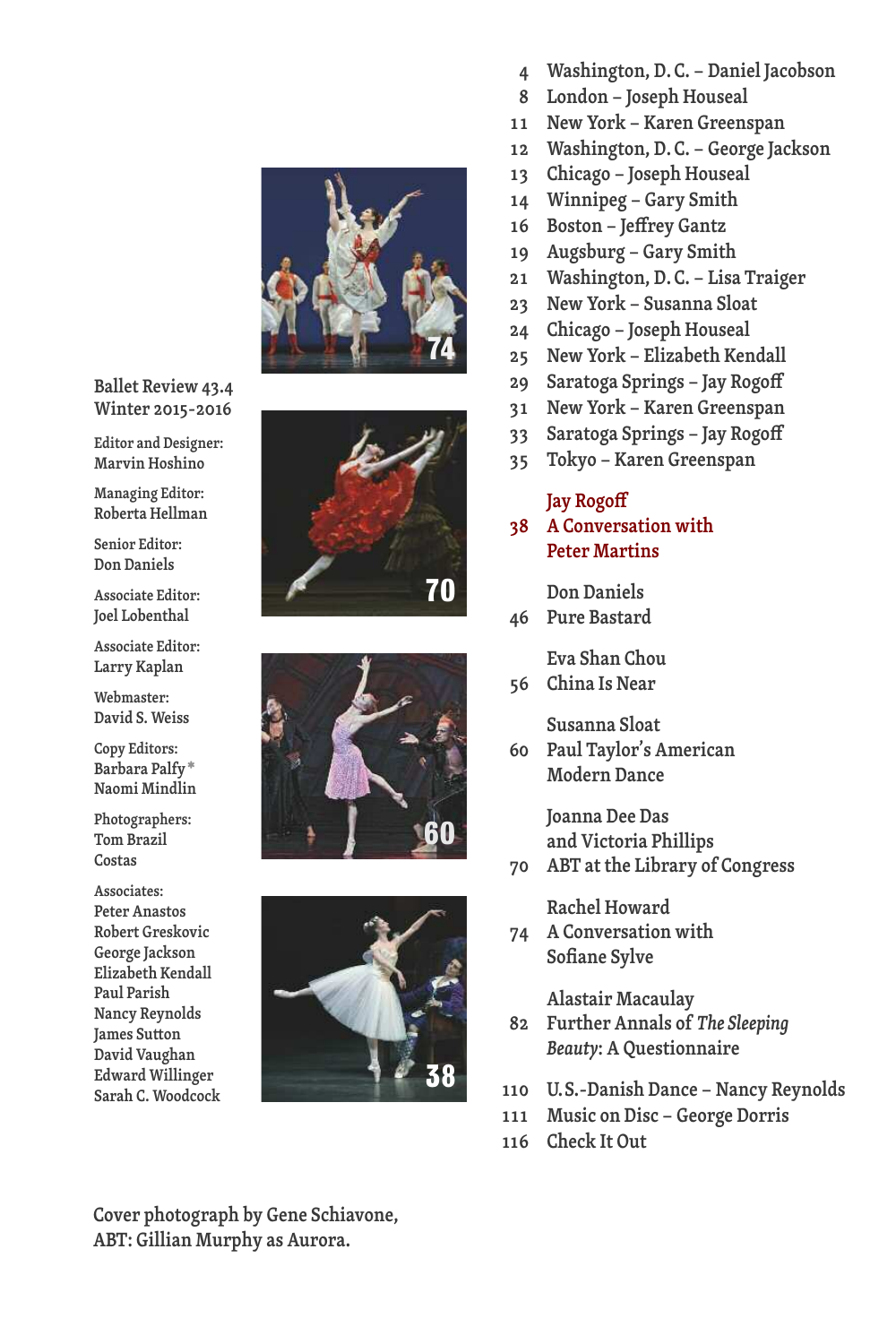

**Lauren Lovette and Anthony Huxley in** *La Sylphide***. (Photo: Paul Kolnik, New York City Ballet)**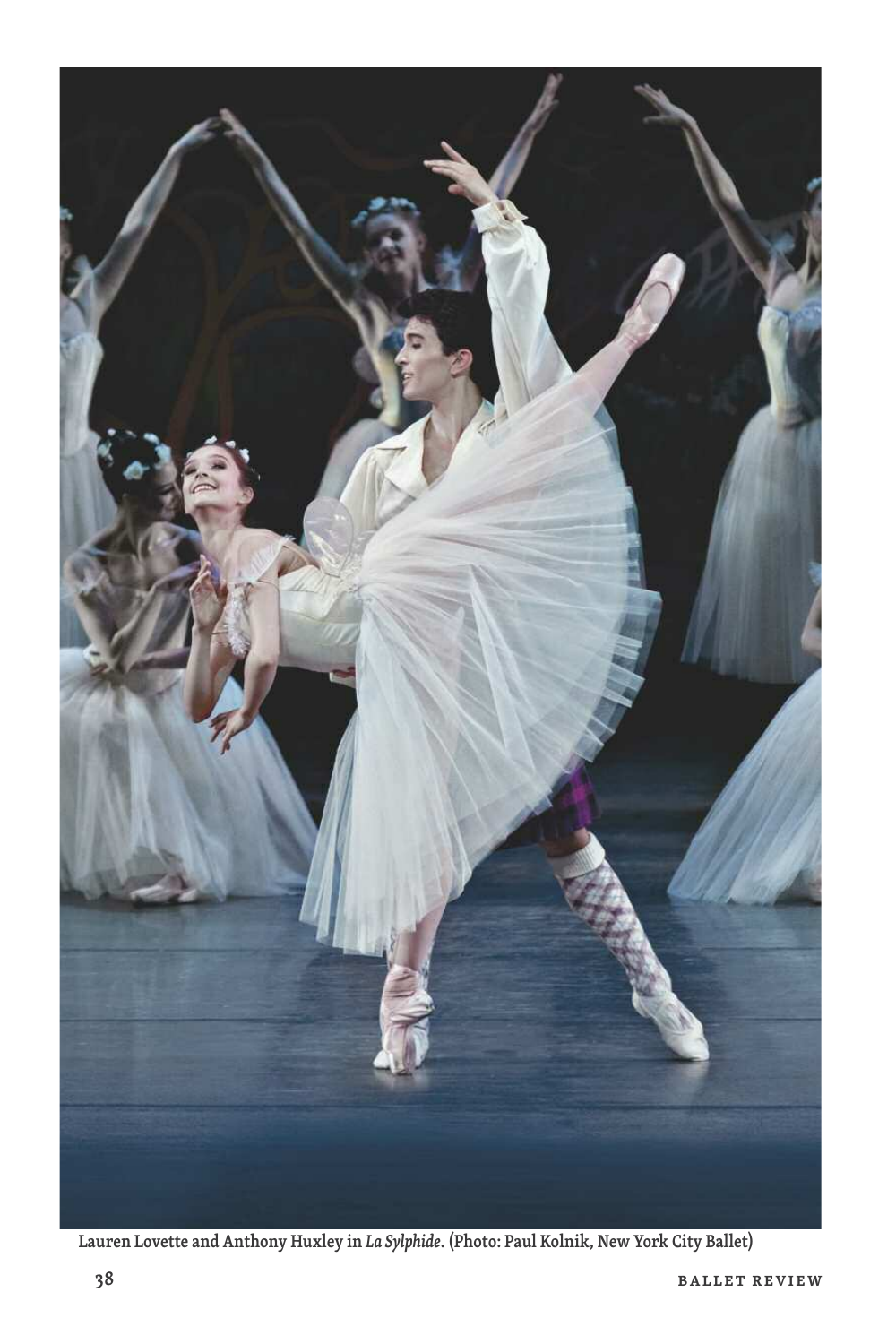## **A Conversation with Peter Martins**

#### **Jay Rogoff**

**BR: What led you to want to stage** *La Sylphide* **for New York City Ballet? It's rather unlike a lot of things that the company has done.**

**PeterMartins:Well,itismyheritage.I grew up in the Royal Danish Ballet. Bournonville was the Petipa of Denmark, if you will. What Petipa was to Russia –** *Swan Lake***,** *The Sleeping Beauty***,** *The Nutcracker* **– Bournonville was to Denmark, and he did all these wonderful ballets. I grew up with Bournonville – well, I didn't grow up with** *him,* **he was gone! But the material is phenomenal.**

**I always bring Balanchine into this conversation to legitimize him, because many don't know about Bournonville. Balanchine and I talked about him all the time, and I'm not exaggerating. Balanchine adored Bournonville, and he always used to say he was one of the best choreographers – he and Petipa. But even if he hadn't endorsed him, I would have still wanted to bring him here, because I think the current generation of dancers deserves to be exposed to his work.**

**BR: Bournonville style, which is what you grew up with: Isit very different from Balanchine technique? When we're watching** *La Sylphide***, or** *Bournonville Divertissements***, which is on a bill with it, what kinds of things should we be looking for?**

**Martins:It's very similar to Balanchine.It's fastfootwork,it'sverymusical–***extremely***musical – and it's structured in such a way that it's just first-rate choreography. When I presented thisto the dancersfour or five months ago,IwasalittlenervousbecauseIdidn'tknow how they would take to it, because it's a whole new generation. And I was very taken aback byhowmuchtheylovedit.Dancersknowwhen**

**Peter Martins spoke at a preperformance forum at the Saratoga Performing Arts Center during New York City Ballet's summer 2015 season.**

**they're dealing with good material. They just know. There is good choreography and not good choreography, and this is good.**

**BR: So if you have grown up with Balanchine technique, if you're somebody coming out of SAB or the company, what will you find readily adaptable to Bournonville technique, and what will you have to study; what will challenge and stretch you a little bit?**

**Martins: Balletically, physically, it's really surprisingly similar to Balanchine. Thewhole approach is very similar. Fast little footwork, et cetera.**

**BR: Could you talk a bit about the upper body in Bournonville, and how his approach to it differentiates him from other choreographers?**

**Martins: Bournonville did not like arms to ever go above your shoulders.He hasthe arms under the shoulders, and that is the biggest challenge physically of doing this work. You don't fly.**

**BR: Doesthat apply to the legs also? For example,we'vereadalotaboutRatmansky'snew** *Sleeping Beauty* **and the low arabesques in that production.**

**Martins: No, not at all. The dancing – if you've seen** *Donizetti Variations* **– Mr. B used to say to me, "Pure Bournonville. It's my tribute to Bournonville." The real big difference is mime.Balanchinedidn'tusemimemuchinhis ballets because he didn't do those big, fulllength ballets much. But mime – that was the area where I felt I had to spend time with the dancers and show them how to do that.**

**How do you say, "I love you" right on stage so it doesn't look silly? It's actually very different. I was taught when I was little how to do it. You say, "I," one hand [gestures with right hand tomid-chest],"you"[gestures outward with right hand], "love" [gestures with both hands to heart]. You see, "I" is one hand. Don't putitto your heart; you putitthere.And then you say, "you," and then you say, "love" – two hands. On the left side, because that's where the heart is.**

**And so little things like that – very important.Otherwiseitlookslikesignlanguage,you**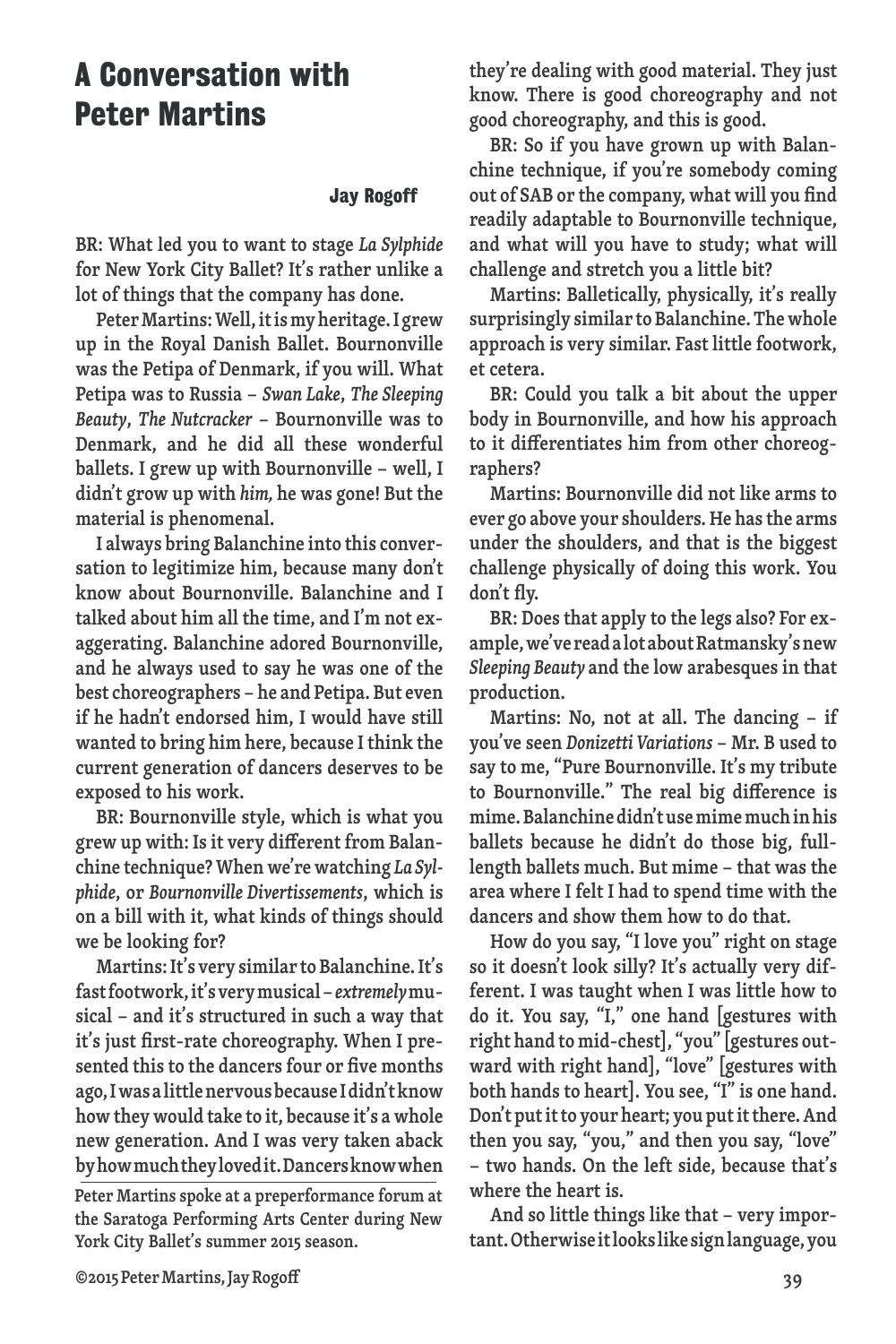**know? The audience has to understand what it means.**

**BR: When you did your** *Sleeping Beauty* **and your** *Swan Lake***, you decided to forgo most of themime.Andit's one ofthe thingsthatmakes those ballets swifter and more efficient.**

**Martins: There's a lot of mime in those,too: lots of "I love you" there, too!**

**BR: Okay. But for example, you cut out the whole story of how the mother's tears created Swan Lake.**

**Martins:Yes, becausewe have to end before midnight! That won't work in this day and age.**

**BR:That's alwaysseemed tome close toBalanchine's idea that there are no mothers-inlaw in ballet. So why is mime so important here? That expression of "I love you" – what is that accomplishing that an intimate pas de deux does not accomplish?**

**Martins: Well, with a story ballet you have to tell the story. And you don't speak, obviously, so you have to be able to express yourself in mime. But people are not trained here in that craft. I thought that was probably my most useful contribution in this whole endeavor.**

**BR: When your dancers are learning the roles, when Sterling Hyltin is learning the Sylph, when Joaquin De Luz islearning James, do you ask them to focus on mime in the way that other dancers would focus on steps, or do you ask them to focus on a character? What kinds of cues do you give themto gettheminto the world of this ballet that's now 10 years old?**

**Martins: Surprisingly, youhave to tellthem very, very little, because they're so smart and so adaptable, and they basically know whatto do.I only openmymouth when they go astray. I basically letthemdo ittheirway, because I'm not looking for clones. Up here we have two casts of the Sylph; in New York we had four casts – and they're all different. But they have to speak the language, so I definitely taught them how to mime, and that includes all the characters. But they can do their own interpretation. I tell them very little, surprisingly,** **and I think that's the best way, so they develop their own character.**

**BR:Isthere a lot oflatitude for acting in the ballet? Or would you not go so far as to call it "acting"?**

**Martins: Well, there are parameters, and withinthoseparameterstherehastobeafreedom for them, too, in how they expressthemselves.**

**BR: Did you set the ballet exactly as you remembered it from when you danced it in Denmark, or did you make changes that were suitable for NYCB?**

**Martins: The only suitable change was to eliminate the intermission! I looked at this ballet – I know it inside out – and I thought to myself that there's absolutely no need to change one thing. That's how sublime it is. I liken it to** *Serenade* **– imagine changing** *Serenade***! Criminal! And I feel the same way about this. That is not to say I just dusted it off! Because pace has a lot to do with it – musicality, how fast things go – so you have to stage it and arrange it without tampering with the text, as they say.**

**BR: Let's talk a little bit about what we're seeingtonight.WehavesomegreatBalanchine lined up.**

**Martins: You have** *Square Dance***, which is fantastic, to the music of Vivaldi and Corelli. You have** *La Valse***, which is one of the greatest scores ever for ballet. And then** *Tarantella***, which is another tribute to Bournonville. And** *Symphony inThreeMovements***.It doesn't get better than that.**

**BR: How would you describe** *La Valse***? If somebody hasn't seen it before, how do you prepare somebody for watching that?**

**Martins: Well, it's one of his most dramatic ballets. Romantic? It's Romantic plus, because there's a little darknessin there,too.It's tremendouslywonderful.Imadethisprogram tonight to show the breadth of Balanchine's oeuvre.**

**BR: Balanchine always worked with the assumption that if his ballets survived at all – and maybe he was speaking with false modestywhenhesaidthat–thattheywouldchange**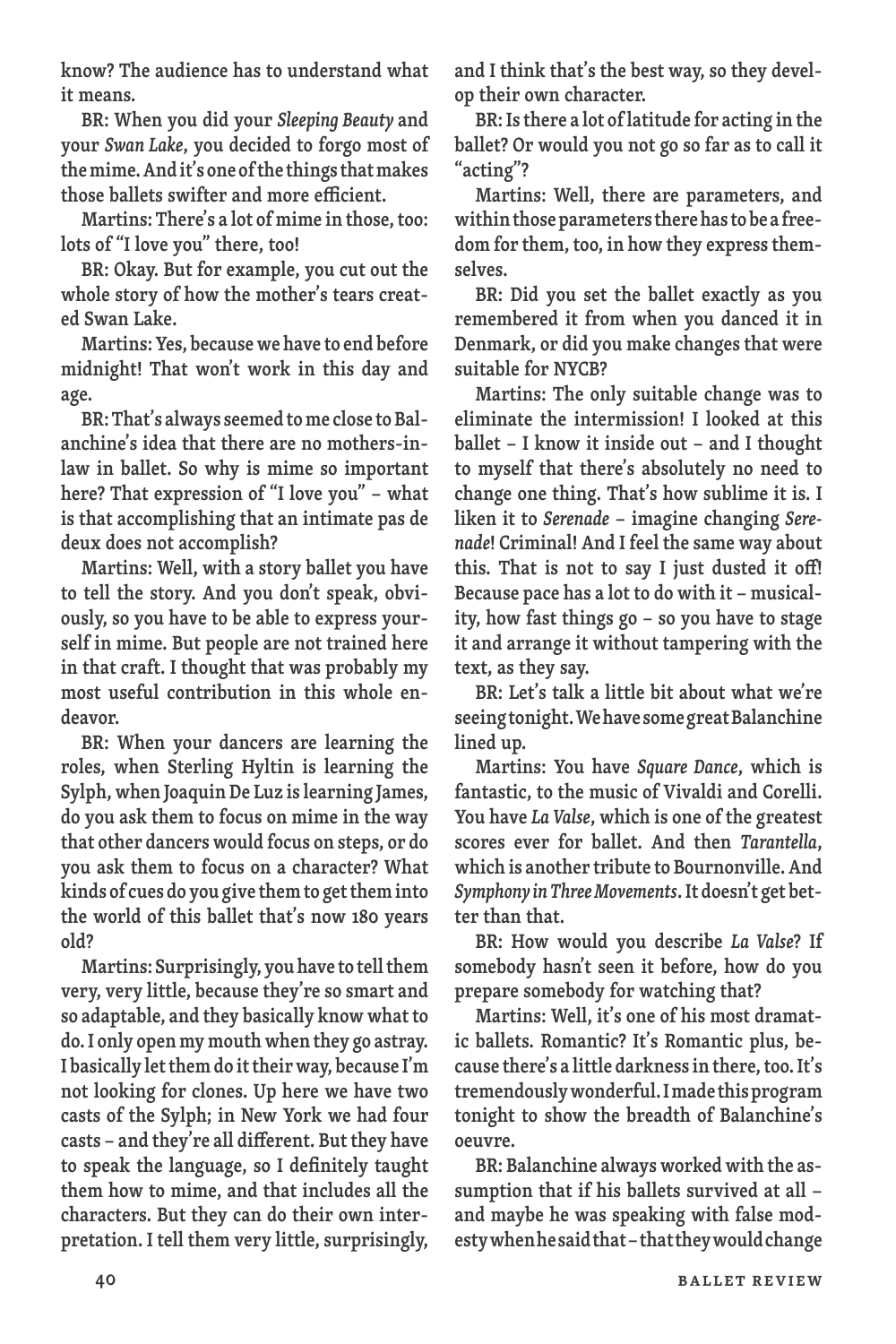

**Sterling Hyltin and Joaquin De Luz in** *La Sylphide***. (Photo: Paul Kolnik, NYCB)**

**a great deal over the years asnewdancerstook up the choreography, and of course some of those changes he made himself. How do you balance the trust placed in NYCB for maintaining and preserving the Balanchine repertory, and the Robbins repertory, against the certainty that new dancers, and new musicians, and new audiences are going to come along, and that changes are going to happen? In thirty-plus years, have you seen these ballets change, and are you happy with the ways they are changing?**

**Martins: You know, it's going to sound a little bit like a cliché, perhaps, but I do think**

**winter 2015–2016 41**

**these ballets are danced better now than in my generation. Because the dancers are essentially better than we were. I mean, it's really that simple.**

**BR: Their technical skills . . .**

**Martins: Yes, and their understanding. It's just – it'slike the Olympics. I hate to compare it to sports, but my favorite subject is tennis. I was a big Björn Borg fan, but he would have no chance against Federer today.And so itmay be a slightly odd explanation, but dancers are like that. The people you will see tonight on that stage – I know them all because I know what I have – and there's no way we [in the**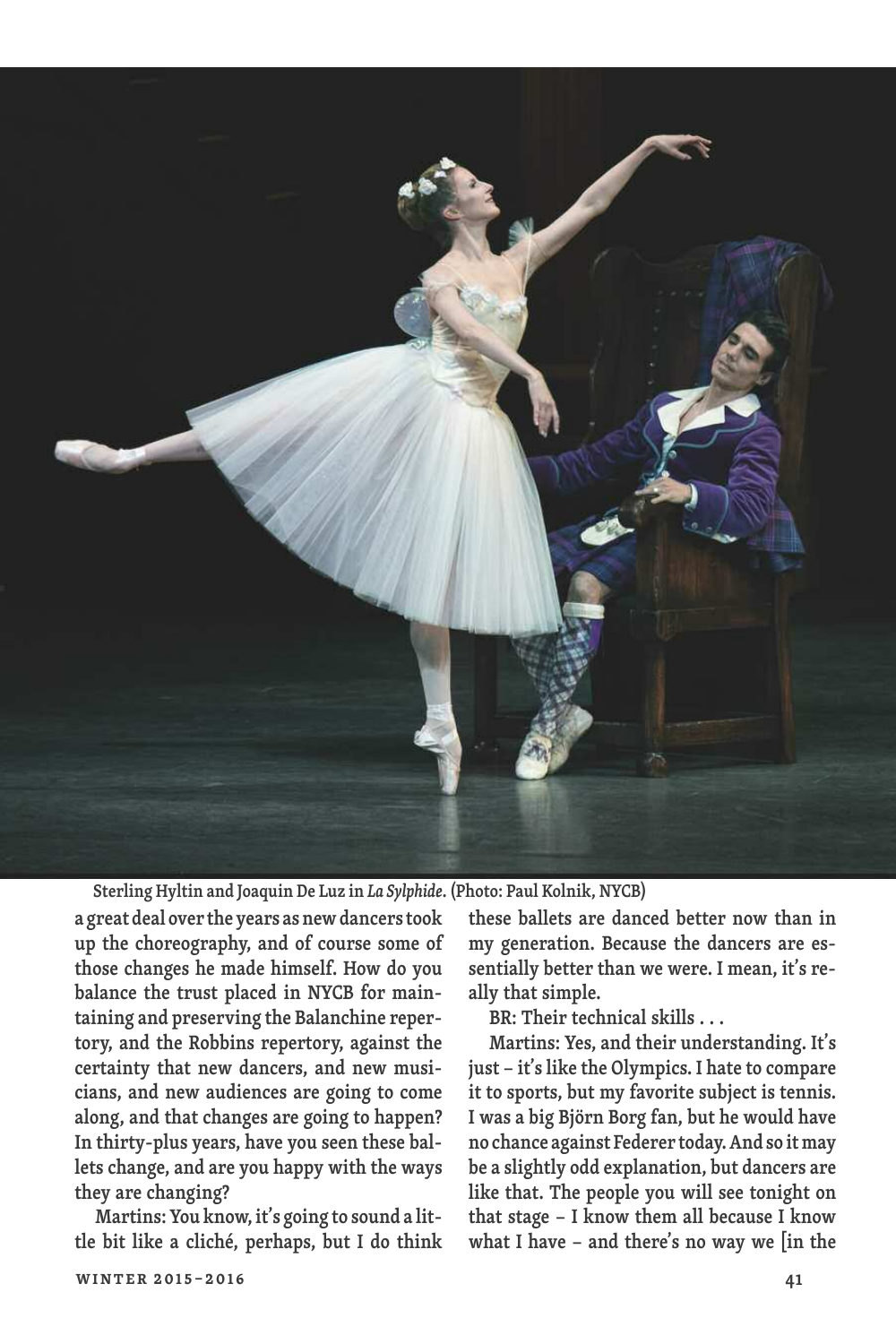**past] could have done that. That's how good they are. But the texts of the ballets, the choreography, remains the same.**

**BR:Solet'stake somebodylikeSaraMearns, who's dancing** *La Valse* **tonight. She has a real** **dramatic flair. What kinds of things does she bring to that ballet that make it look a little different from when, say, Patty McBride was doing it, or even more recently when Janie Taylor was doing it?**



**Sara Mearnsin** *La Valse***. (Photo: Paul Kolnik, NYCB)**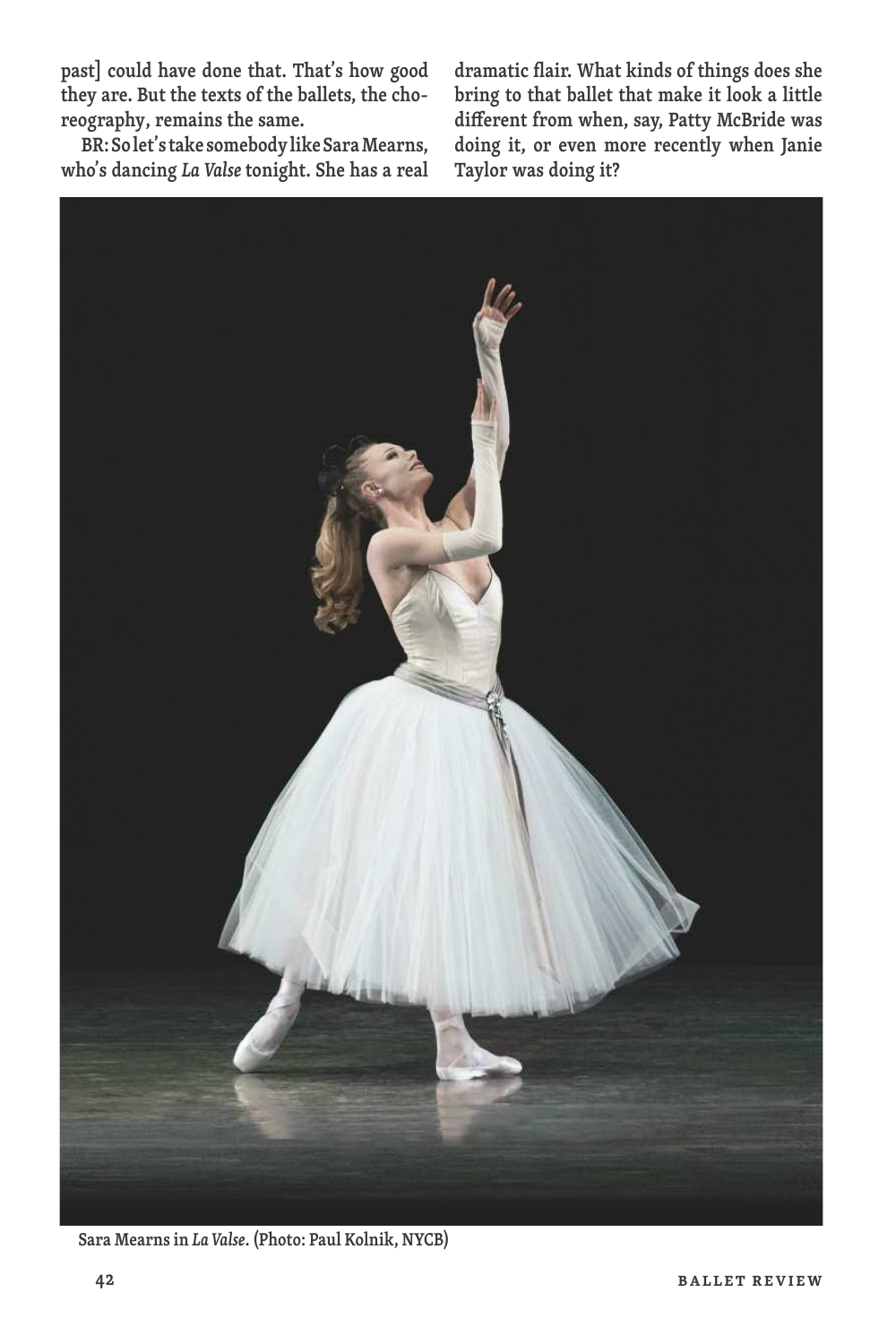**Martins: Well, she brings her own personality to it. She's an artist. She doesn't change the choreography, but she imbues it with** *her* **personality, and** *her***feeling and verve, and her take on the role, which is warranted.It's what keeps these ballets alive, when new people come in and have a different take, although not changing it.**

**BR: Do you think the kinds of things she does with** *La Valse* **– [to audience]** *La Valse* **is a romantic drama in which a young woman at herfirstballabandonsherbelovedandwaltzes with amysteriousstranger, and you can guess whothatstranger turnsouttobe–JustinPeck! Butsince Mearns hassuch a dramatic flair, do you think that Balanchine, watching her, would have said, "Too much! Don't act so much!" or do you think he would have let her have her head with it because her technique is so great?**

**Martins:Youknow,it's a goodquestion, and obviously I can't answer it. But I will tell you one thing. I spent almost twenty years with him, and I rarely ever heard him say anything to anybody. He let us do what we did. And he freed us up. And as I said earlier, on rare occasions he would say, "What are you doing!" But I'm telling you, he let us be. That was perhaps one of his greatest giftsto us.Hewas not, as some perceptions had it, a dictator. Not at all. And asIsaid, only on rare occasions – and I usually was one of those who got it –**

**BR: Because he knew you could handle it?**

**Martins: No, it was, "Dear, where did you getthatidea?"Hewoulddothisonceinawhile. Very rare. So there was room for interpretation.**

**BR: What about, let's say,** *Tarantella***? When you look,say, atJoaquinDe Luz and Tiler Peck, what are they bringing to this ballet that may be different from what,say, Eddie Villella and Patty McBride did? Or is it more or less the same?**

**Martins: I don't want to say "better," but they're very different. They're different. It's veryhardtocomparepeoplewithlegends.Villella was the greatest thing then, but it's different times.**

**BR: One ofthe things we're also going to see this summer is the Saratoga premiere of one ofyourballets,***SymphonicDances***,toRachmaninoff. Could you tell us a little bit about that ballet – where that's coming from, what it's like?**

**Martins: I did some dances some twenty years ago tomusic by Rachmaninoff.Ilove the music. It's a big score, it's a big ballet, it's a lot of people. I liked it when I looked at it on tape, and I thought maybe we should bring it back. And when you bring it back, you bring new people in there, and it has new life, new vitality; maybe it has new life and maybe not – we'll see.**

**BR:Wealreadyhavethegoodnewsthatnext year Justin Peck will be choreographing a new work for us here. Any other surprises, or do we know nothing yet?**

**Martins: Well, the one thing I can reveal is that** *A Midsummer Night's Dream* **was done here fifty years ago. It opened SPAC,so we're going to open with** *AMidsummerNight's Dream.***I have asked my ballet mistress who's in charge of the children to take as many local kids as possible. I said, "If you have to spend a month, spend a month. We've got to get local kids."**

**BR: Could you just reflect a bit on your time here over the years? What has changed about Saratoga?**

**Martins: When I first came as an arrogant twenty-one-year-old fromDenmark,I didnot want to be in Saratoga. I wanted to be in the city – New York – and I thought,"Why are we here?" And now, of course, fast-forward. You can't get me out of here. I think it is the most beautiful place tohave a summerhome for our company. We are very, very lucky.**

**Nootherballetcompanyhasasummerhome – not ABT, not San Francisco, not The Royal Ballet, not the Paris Opera, not the Kirov, not the Bolshoi. But we have a summer home. Mr. B loved it, of course. I remember, toward the end of his life he lived ten minutes out of town, and he didn't want to come in to SPAC because he was a vain man and didn't want anyone to see him, so he made me go out and show him the casting. I kept him involved.**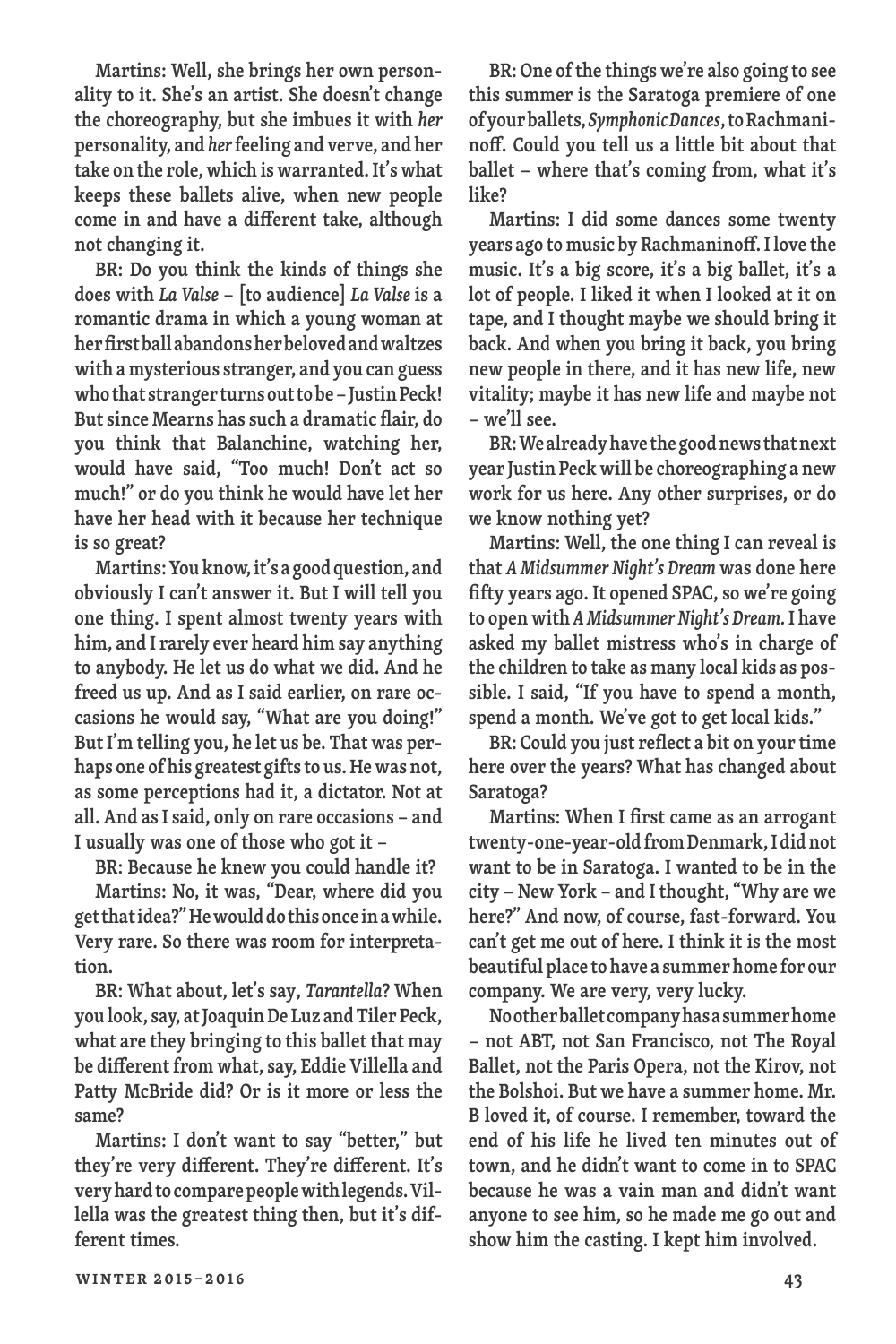

**Tiler Peck in** *Tarantella***. (Photo: Paul Kolnik, NYCB)**

**He said,"No, you run it.Just put anyone onstage you want to look at." I said, "Mr. B, you should know who's dancing." He said, "Look, I'm trying to let go. I like to stay here and eat ice cream." He sat in his little house, ate ice cream, and watched television. So I did all the casting, and I did everything, and I showed him who dances, and whatever. But he loved it, and I love it, and more importantly, the dancers and the orchestra. I just walked into the backstage, and there were three young girls,nineteenyears old, andIsaidto the three of them, "Do you love it here?" "What's not to love?" That'sthe feeling of everybody. We love it.**

**BR: A few questions from the audience? Question: You said earlier that ballet danc-** **ers of today are better technically and have more insight. How would you rate the choreographers since Mr. Balanchine, from then until now – including yourself,sir?[Laughter from audience.]**

**Martins: Well! That is such a tough question. I don't want to give you a glib answer. Anybody who compares themselves to Balanchine is a fool. It's like Mozart, right? Mozart or Bach. However, it doesn't mean that what came after Mozart and Bach didn't have validity, didn't have merit. There's been great music written after Mozart and Bach. Would I compare itto Mozart? Maybe not. Same with Mr. B.**

**Is anybody ever again going to do ballets like George Balanchine? Probably not. It does**